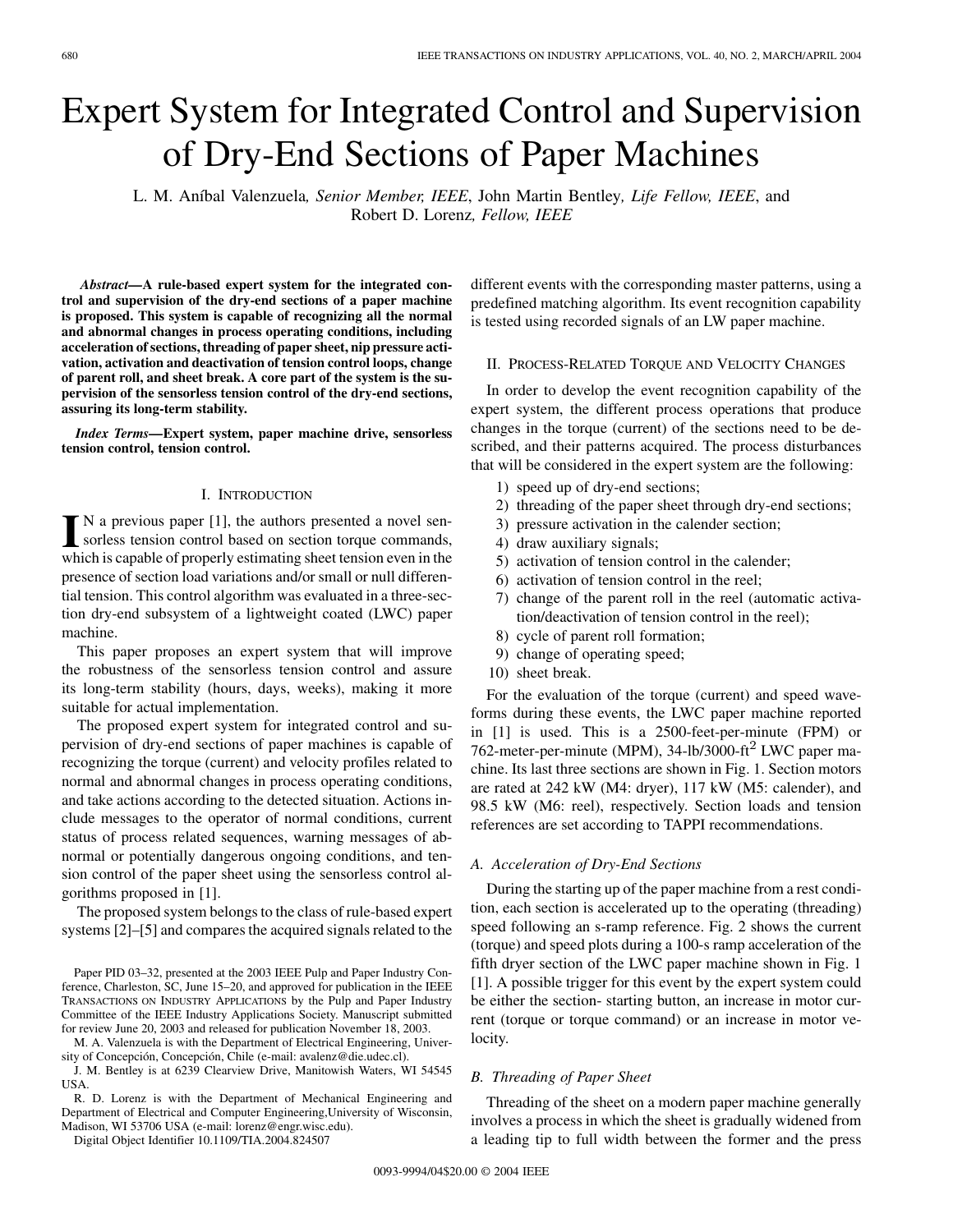

Fig. 1. Dry-end arrangement of a high-speed LWC paper machine [\[1](#page-10-0)].



Fig. 2. Speed and current waveforms during the acceleration of the dryer section; (a) Dryer speed waveform. (b) Dryer current waveform.

group while the machine is operating at production speed. This threading/widening process will be completed automatically in the time required for the sheet to pass through the entire machine from the forming section to the reel. Consequently the widening process takes place in a few seconds in each individual draw span as it progresses through the machine.

After the full width sheet is nipped between the reel drum and spool, and depending on the process operating conditions, the operators will keep the calender and reel section in speed control, or will activate the tension control loops. If process conditions are not stable enough, the operator will keep these sections in speed control mode, and will manually adjust the draw references to control (indirectly) the sheet tension.

During the threading of the paper, and before the activation of the tension control loops, there is no significant change in the motor currents or motor speeds. This low tension widening event could be recognized by the change of state of the sheet break detectors. It is important for the expert system to recognize this event because after it, patterns of events 3, 4, or 5 are expected.

# *C. Calender Pressure Activation*

After the sheet is threaded full width through the calender into the reel, the operating nip pressure is applied to the calender rolls. The pressure control activation produces a noticeable change in the torque (current) of the calender drive, increasing it to the normal running load (NRL) value (sheet tension components almost cancel).

Fig. 3 shows the current (torque) and speed in the calender drive of the LWC paper machine during the activation of the pressure. In these plots, a 2-s ramp pressure increase has been assumed. A trigger signal for this event could be taken from the pressure activation pushbutton in the operator console, or from the increase in the motor current. If pressure activation is initiated by the process control system, the same control signal itself can be used as the trigger.

## *D. Draw Auxiliary Signals*

In the dry-end of a LWC paper machine, there are usually draw-adjust signals in the calender and reel drives. These signals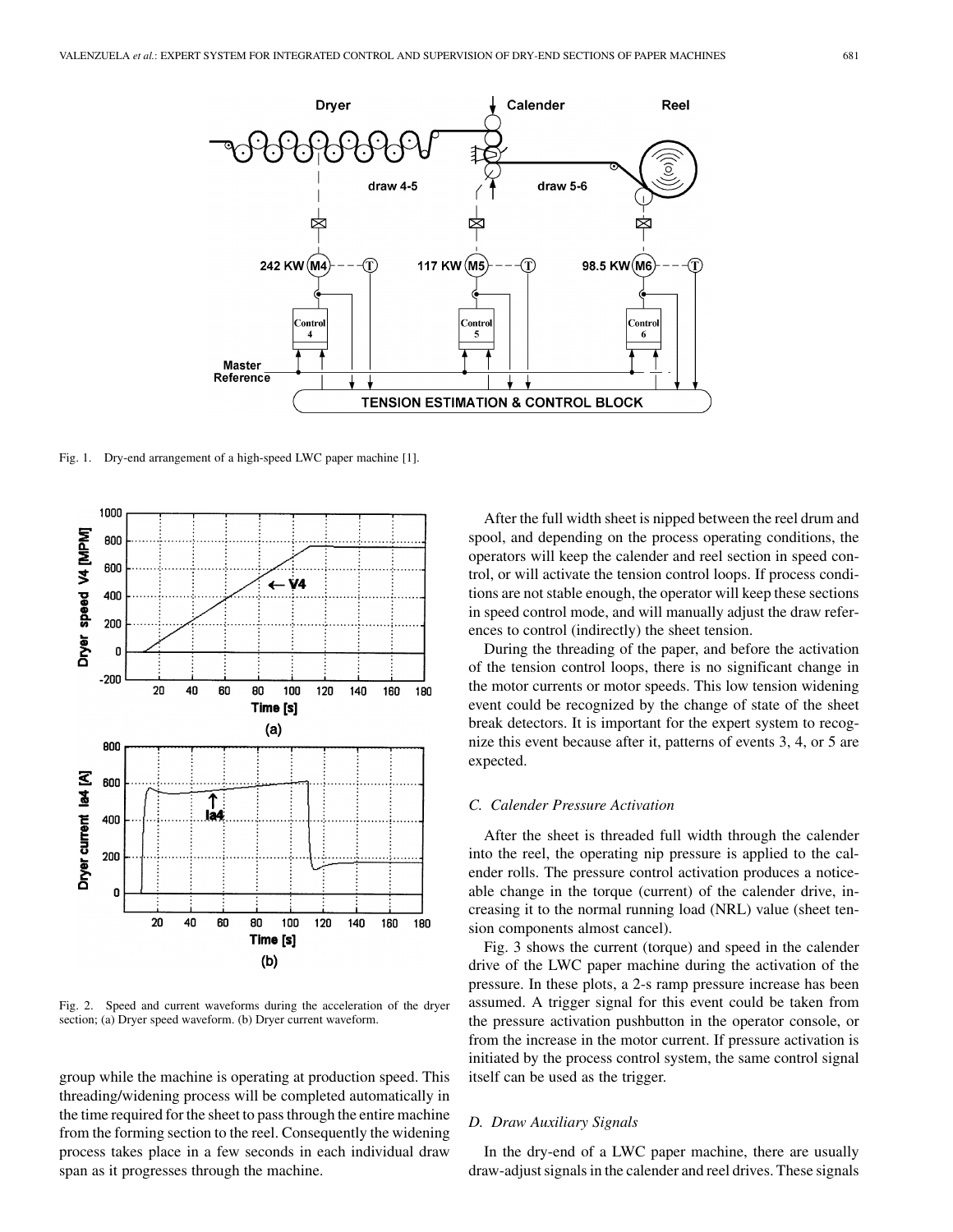

Fig. 3. Speed and current waveforms in the calender section during nip pressure activation. (a) Calender speed waveform. (b) Calender current waveform.



Fig. 4. Current waveforms in fifth dryer and calender sections during activation of tension control in the calender. (a) Dryer current waveform. (b) Calender current waveform.



Fig. 5. Current waveforms in the calender and reel sections during activation of tension control in the reel. (a) Calender current waveform. (b) Reel current waveform.



Fig. 6. Current waveforms in the calender and reel sections during the change of a parent roll. (a) Calender current waveform. (b) Reel current waveform.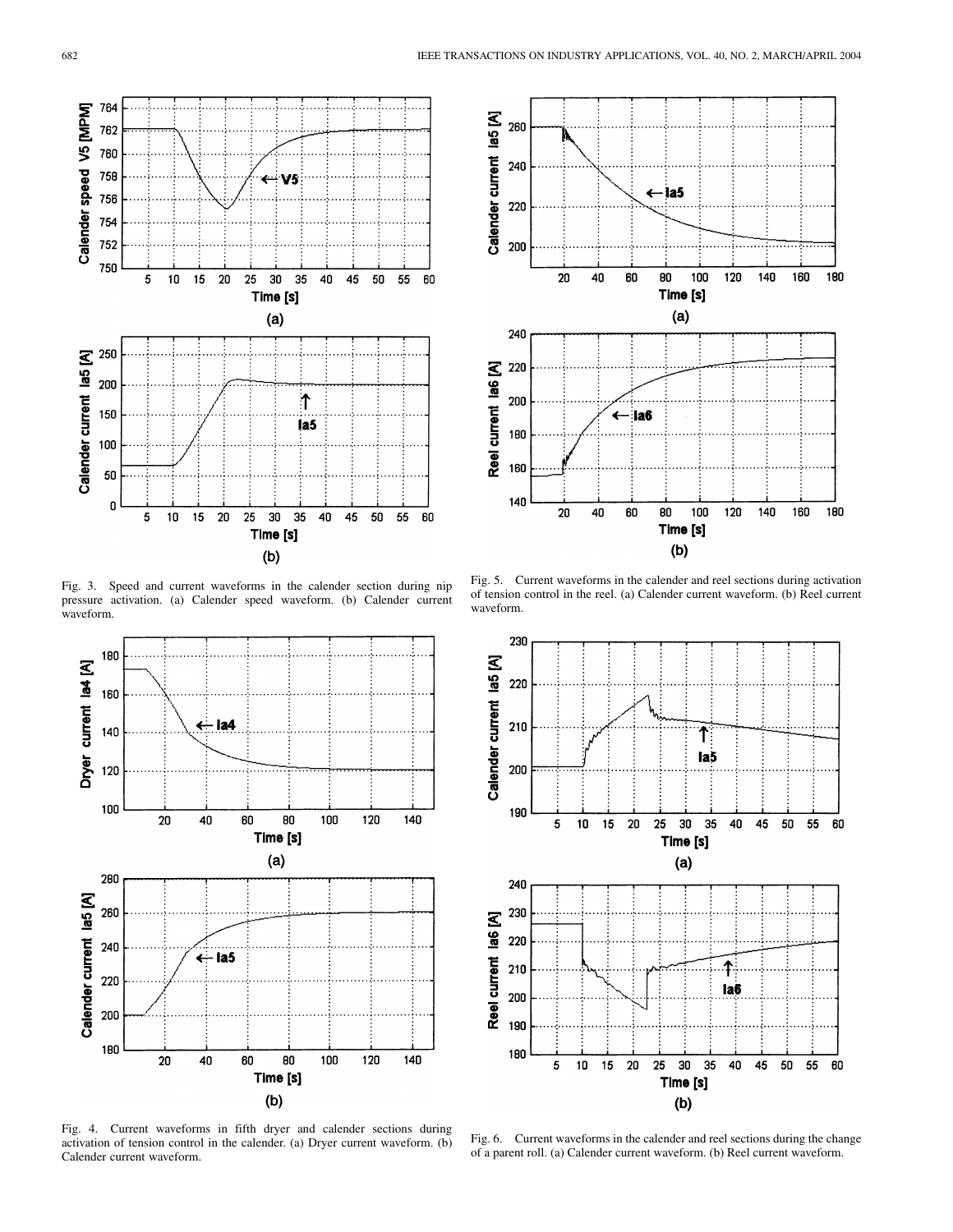

Fig. 7. Current and velocity waveforms in dry-end sections during a 5% ramp increase. (a) Dryer current waveform. (b) Dryer speed waveform. (c) Calender current waveform. (d) Calender speed waveform. (e) Reel current waveform. (f) Reel speed waveform.

are used by the operator as an indirect sheet tension control, before the activation of the tension control loops. Each time the operator presses the draw pushbuttons in the operator console, it produces a speed increase (or decrement) in the section speed in steps of 0.01%–0.02%. If the speed is increased and the sheet is running without slack, an increase in the corresponding motor current is also expected.

The reasonable trigger signal of this of event is the change in the draw pushbutton output.

# *E. Activation/Deactivation of Tension Control in the Calender*

Tension control in the calender is usually activated by the operator at the time that the paper machine has been stabilized at the operating speed and the sheet starts to wind on the reel. When the tension control is activated, an increase in the torque (current) of the calender and a decrease in the torque (current) of the last dryer section should be expected.

The current in the calender prior to tension control activation depends (for a given paper grade) mainly on the value set in the draw signal. Operators may increase the draw value when they detect a slack, or bagging, sheet incoming to the calender rolls, which could produce sheet wrinkling, or a break due to a "calender cut."

The initial set point for the tension control loops in the calender can then be changed by the operators, based on experience for a given grade of paper. It is possible to know (compute) the expected current in the calender as a function of the tension setting.

Thus, using the draw and tension reference information, the expert system can estimate the initial and final current (torque) values expected during the tension activation event.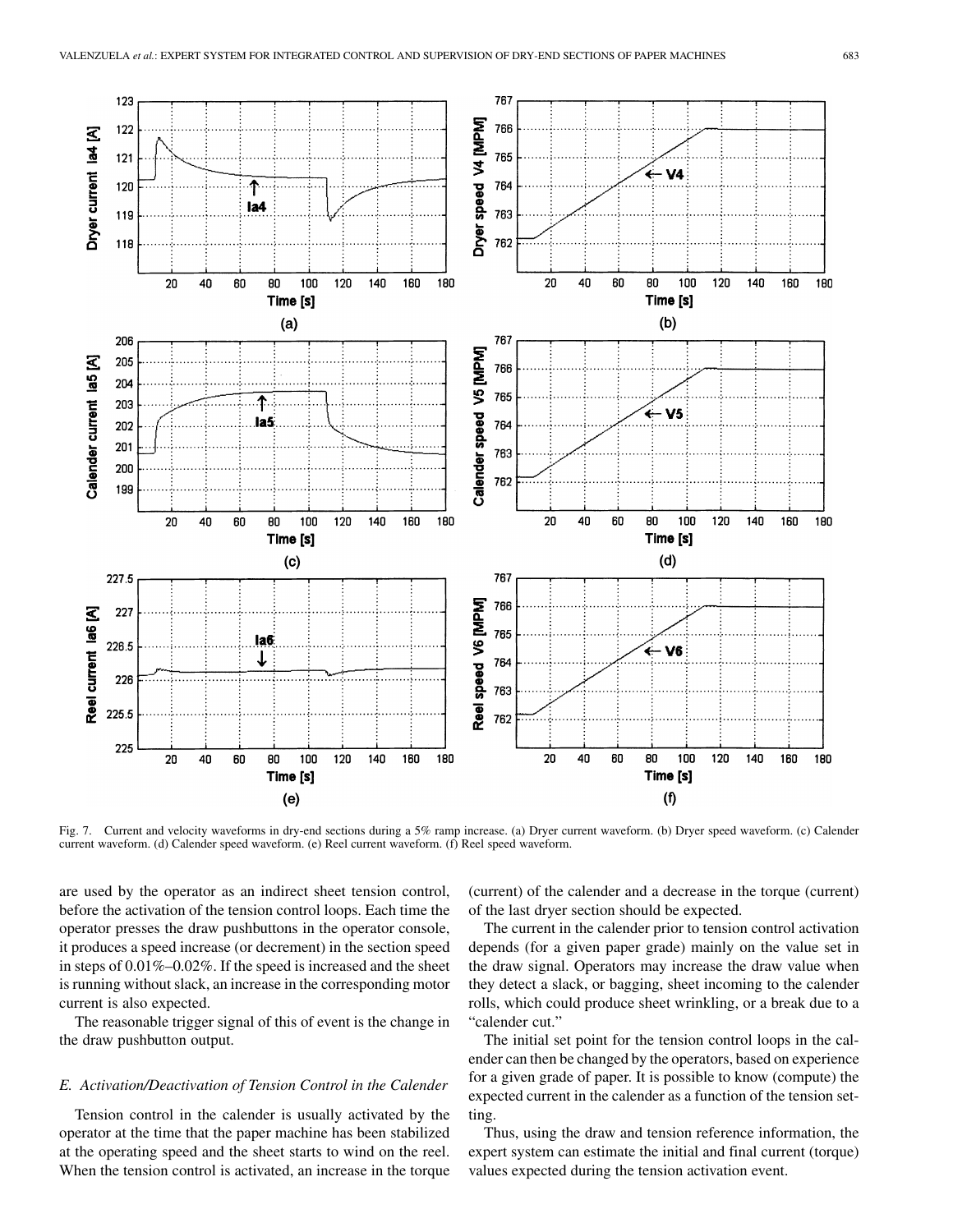



Fig. 8. Dryer and calender current data during temporary deactivation of tension control in the calender. (a) Dryer current data. (b) Calender current data.

Fig. 9. Calender and reel current data during a change of the parent roll. (a) Calender current data. (b) Reel current data.

When a sheet break occurs, the drive is switched back to speed control, but during the transient the speed increases, in an attempt to maintain the tension setting, and eventually reaches the speed limit.

Fig. 4 shows the currents in the fifth dryer and calender drives during the activation of the sensorless tension control loops in the calender. The trigger signal for this event could be the tension activation pushbutton.

# *F. Activation of Tension Control in the Reel*

After completion of the threading process, as the sheet starts winding in the reel, tension control in the reel is usually activated automatically. The main purpose of this tension control is to assure that the sheet is being wound under a reasonable tension, resulting in a compact, well structured parent roll. Conventionally, this tension control is an indirect tension control, operating the reel drive in torque (current) control, with a speed limit.

During the activation of the reel tension control, the torque (current) in the reel increases and the torque (current) in the calender decreases due to the tension component which starts to pull the sheet out of the calender. As the tension settings of both tension loops are similar, the incoming and outgoing sheet tension components in the calender drive almost cancel; therefore, the torque (current) goes back to the initial value before the activation of the tension loop in the calender (nearly zero differential tension).

Fig. 5 shows the currents in the calender drive (Ia5) and in the reel drive (Ia6) after the activation of the reel sensorless tension loop. Current Ia6 increases about 60 A, which is almost the same decrement of current Ia5. Current Ia5 reaches about 200 A, which is nearly the same initial value as before the calender tension control activation.

#### *G. Change of Parent Roll in Reel*

After reaching the specified diameter, the parent roll is changed. This is done with the machine running at the operating speed, and the paper sheet is automatically cut and transferred to the incoming empty spool with an air blast and water spray. During the transfer process, which takes about 10 s, the tension control in the reel is automatically deactivated, and then switched back to its operating setting. A rapid decrease and recovery of the torque (current) in the reel drive occurs. In the calender section, a similar change evolves in an opposite sense, as expected.

Fig. 6 shows this event in the LWC paper machine of [[1\]](#page-10-0). Both current waveforms show the rapid changes expected. The trigger for this event could be the process control signal that activates the roll transfer, or a threshold signal for changes in the currents.

# *H. Cycle of Parent Roll Formation*

Typically, this cycle lasts between 30–60 min, depending on the final parent roll diameter, machine speed, and sheet caliper. The beginning and ending of the cycle is defined by the change of parent rolls in the reel. The monitoring of these cycles allows the system to relate the sheet breaks in each parent roll, and to verify the torque (current) profile of the reel drive while the parent roll diameter is increasing. It is also used for the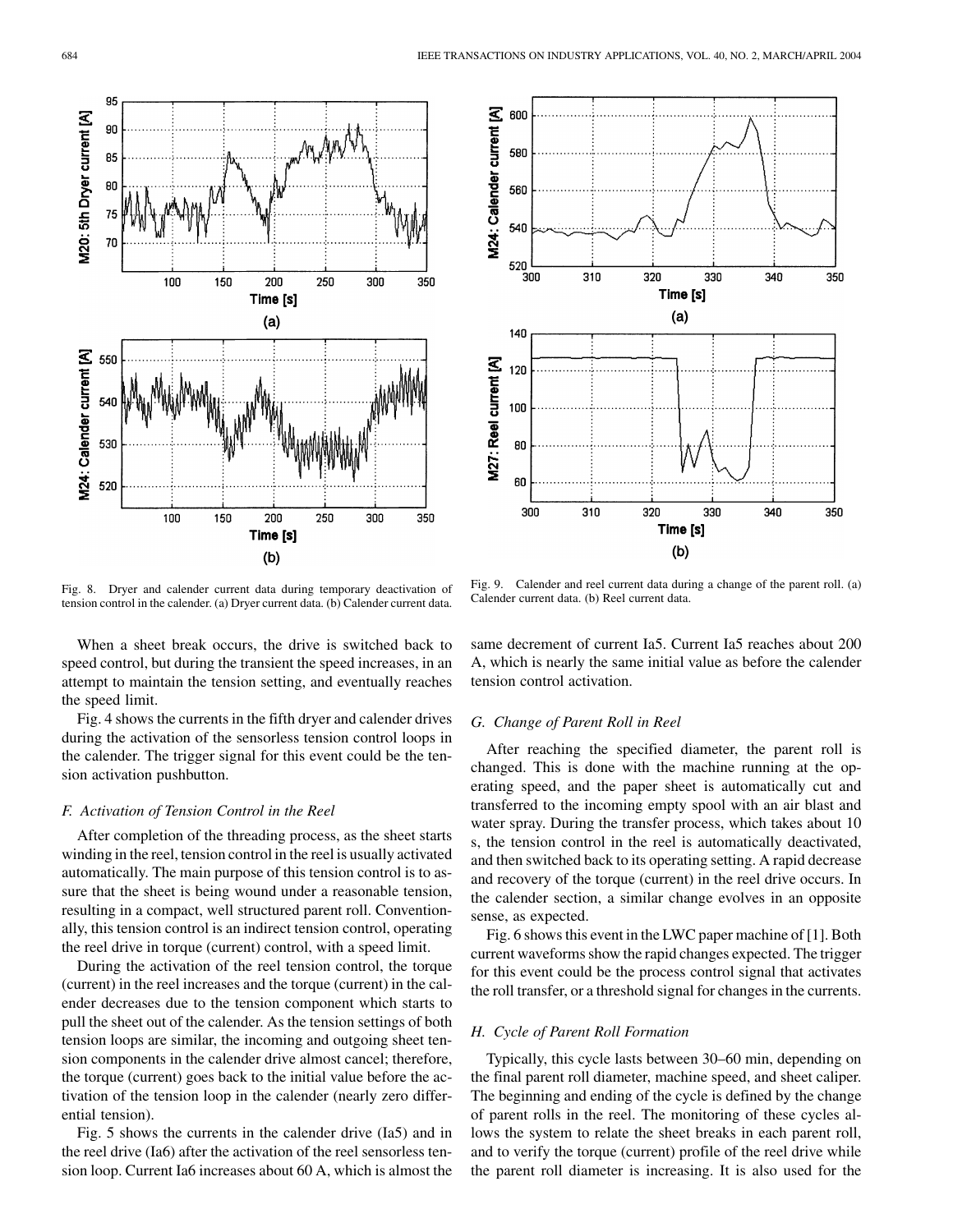

Fig. 10. Current and speed data during a 10-MPM operating speed increase. (a) Dryer current data. (b) Dryer speed data. (c) Calender current data. (d) Calender speed data. (e) Reel current data. (f) Reel speed data.

sensorless tension control supervision block to check any abnormal evolution of the dry-end current, to detect if a mechanical problem is developing.

# *I. Change of Operating Speed*

Under normal, steady-state operating conditions, paper machines run at constant speed. The operating speed could require adjustment during disturbances in the fiber preparation area that influence freeness or consistency, or during an on-line change of production (change to a different paper grade, which is produced at a different machine velocity). The changes of the operating speed are done in steps of 5–10 MPM, using slow ramps (100 s).

Fig. 7 shows the velocities and currents in the dry-end sections during a 5% ramp increase. The current in the calender section shows the largest increase, although the dryer section has the highest inertia [[1\]](#page-10-0). This is explained because the dryer section tends to respond more slowly to the reference changes, and the calender section then assists the dryer through the sheet tension, increasing its own load.

# *J. Sheet Break*

When a paper break occurs, the tension-controlled drives will no longer have a balanced torque load in each section and acceleration will occur. With a short delay, the sheet break detectors signal that a break has occurred and switch the drives back to speed control.

In the dryer section, when the sheet break reaches the controlled span, the outgoing sheet tension suddenly disappears; therefore, the current increases. Simultaneously, the speed will show a fast decrease followed by a recovery up to the operating speed.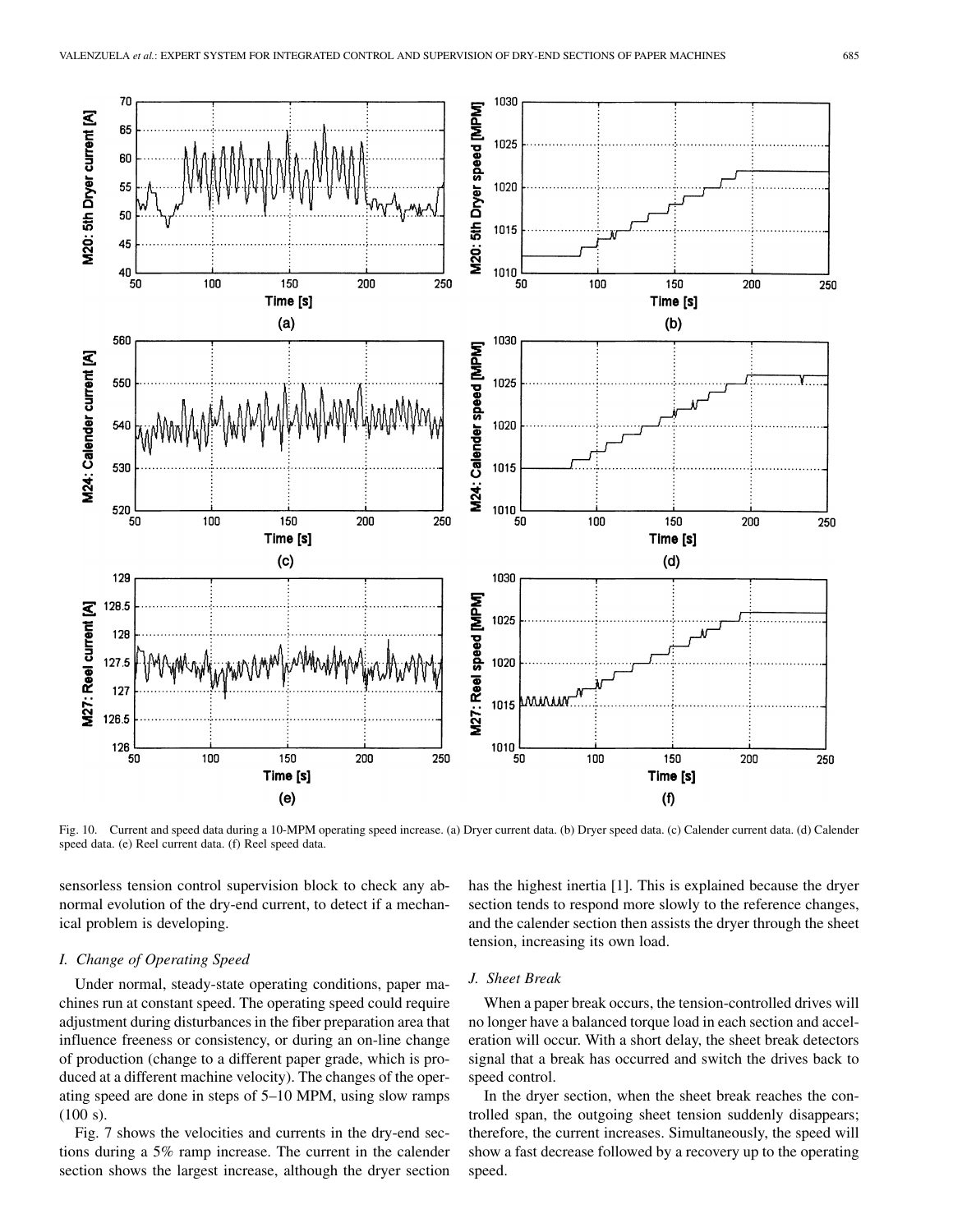

Fig. 11. Current and speed data during a sheet break. (a) Dryer current data. (b) Dryer speed data. (c) Calender current data. (d) Calender speed data. (e) Reel current data. (f) Reel speed data.

In the calender section the sequence is more complex. First, the sheet tension in the dryer-calender span disappears; current starts to decrease, and speed increases. Shortly thereafter, the sheet break detector signal switches the calender drive to speed control. Then, the break reaches the calender-reel span, the outgoing sheet tension in the calender vanishes, and the current increases up to the NRL value without tension components.

# III. EVENTS RECORDS

In order to use actual waveforms to evaluate the event recognition algorithm design, currents and speeds were recorded during some of the events described in Section II. The paper machine used was a 1050-MPM LW paper machine which produces paper grades for newspapers and phone books. It was equipped with fully digital dc drives. The recorded waveforms include the fifth dryer (M20: 173 KW), the calender (M24: 475 KW), and the reel (M27: 155 KW). DC armature current records are taken from the current feedback transducers, and sample average velocities were computed from the digital encoders attached to each motor.

# *A. Deactivation/Activation of Tension Control in Calender*

Tension control in the calender is usually activated by the operator at the time that the paper machine has been stabilized at the operating speed and the sheet starts to wind on the reel. When the tension control is activated, an increase in the torque (current) of the calender and a decrease in the torque (current) of the last dryer section should be expected.

Fig. 8 shows the currents in the 5th dryer (M20) and the calender (M24) drives of the LW paper machine during a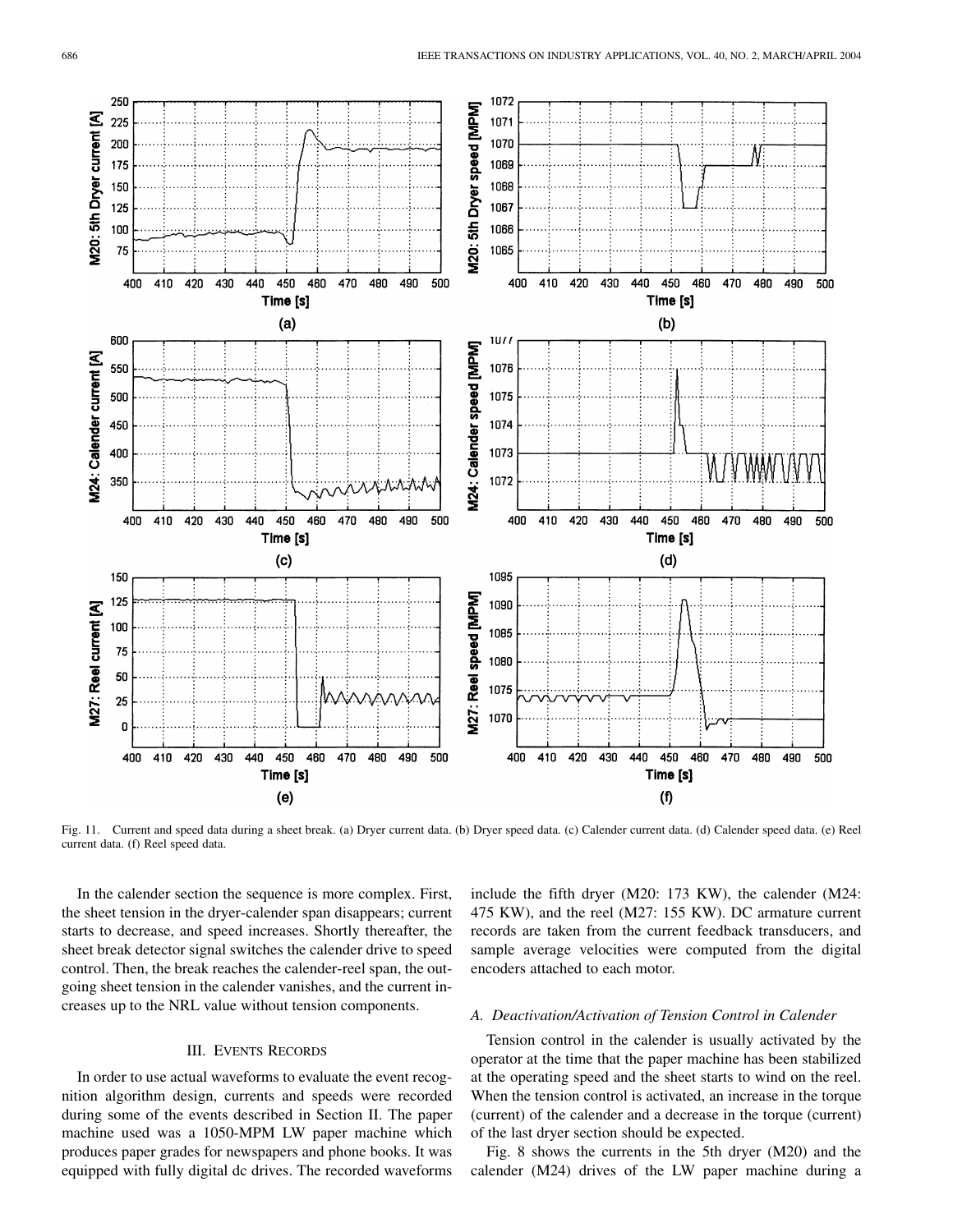

Fig. 12. Functional blocks of the expert system developed.





temporarily deactivation of the tension control in the calender. When the control is deactivated, the current in the fifth dryer increases, and the current in the calender decreases. As expected, both shapes are similar, but in the opposite sense (a mirror effect of sheet tension acting on the upstream and downstream sections).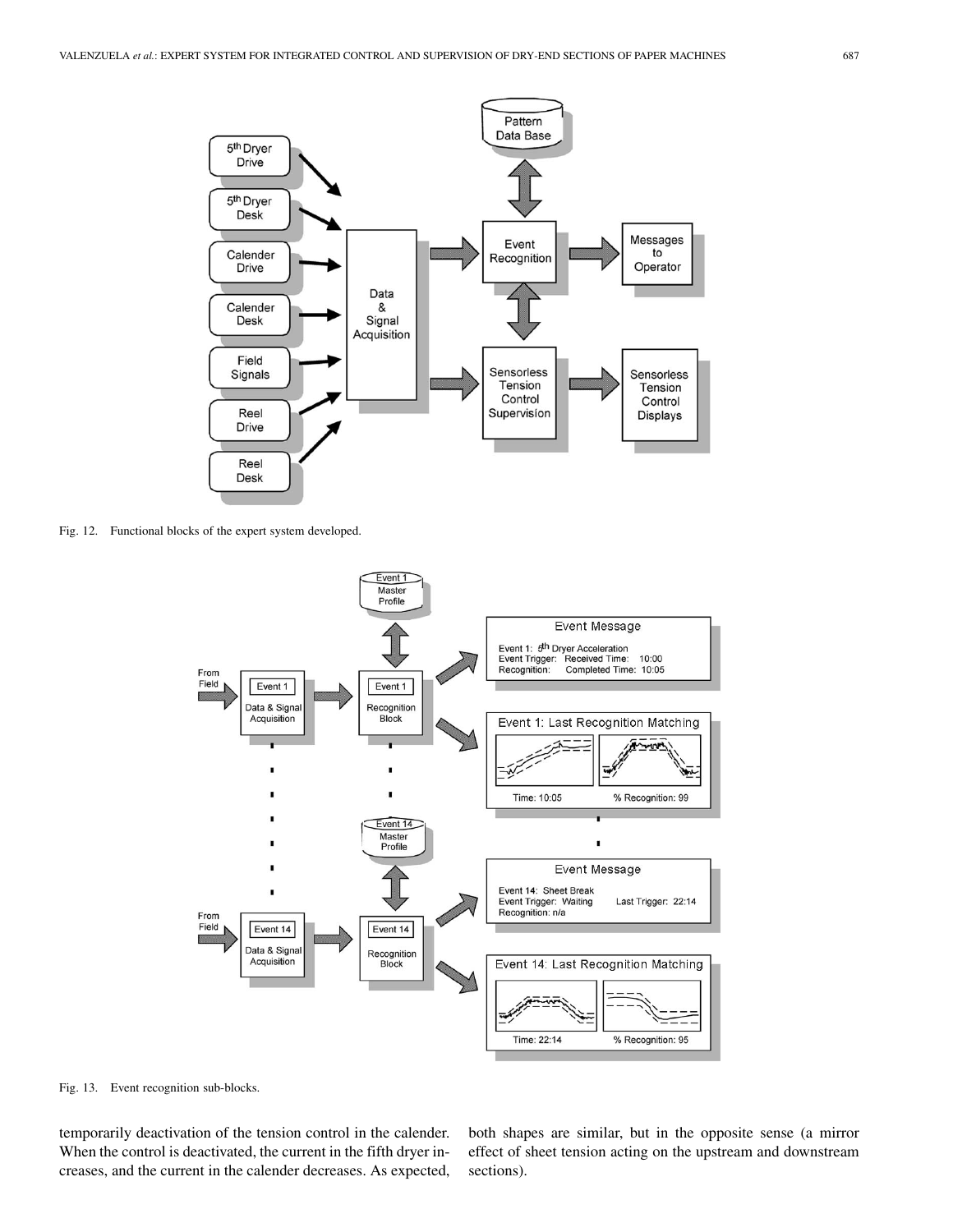## *B. Change of Parent Roll in Reel*

As explained earlier, the transfer of the sheet takes just a few seconds and a rapid decrease and recovery of the torque (current) in the reel drive occurs. In the calender section, a similar evolution is expected, but in the opposite sense.

Fig. 9 shows the currents in the calender (M24) and reel (M27) during the transfer to a new parent roll in the LW paper machine reel. The transient takes about 15 s and the current in the reel falls about 60 A. A similar increase is shown in the current of the calender.

#### *C. Change of Operating Speed*

Fig. 10 shows the current and velocity waveforms of the fifth dryer (M20), calender (M24), and reel (M27) of the LW paper machine during a 100-s 10-MPM ramp rise of the operating speed. It can be seen that there are no significant changes in the currents of calender and reel drives during the ramp up, but the average current in the fifth dryer shows an increase of about 10 A. This is consistent with the high inertia of this section, and shows that the drives accelerate at the same rate, without torque (tension) changes transferred through the sheet.

#### *D. Sheet Break*

During normal operating conditions, the paper machine is running at steady speed with calender and reel sections in tension control. When a sheet break occurs, it produces fast and large changes in the torque (current) of the last dryer section, calender, and reel. The section speeds will also show transient variations related to these changes.

Fig. 11 shows the current and speed waveforms in the fifth dryer (M20), calender (M24), and reel (M27) during a paper sheet break. As expected, plots show large transient changes in all currents, which produce corresponding changes in the speeds.

#### IV. EXPERT SYSTEM DEVELOPED

# *A. System Concept*

The basic functional blocks of the expert system developed are shown in Fig. 12. They are the "Data & Signal Acquisition" block, the "Event Recognition" block, and the "Sensorless Tension Control Supervision" block.

The Data & Signal Acquisition Block receives all the signals coming from the paper machine. In this example, it is monitoring the last three sections of the paper machine and signals come from the drives (speed, current, status), the operator consoles existing in the dry end (draw, pressure and tension setting, and pushbuttons), and eventually, from some field signals (sheet break detectors, etc.). The signals are isolated, converted and stored in vectors to be used for the Event Recognition and Sensorless Tension Control Supervision blocks.

The "Pattern Data Base" stores all the master event profiles that are used for the Event Recognition block, and other profiles recorded for the operators for statistical or maintenance use. During the commissioning of the system a profile acquisition option is used to save all the recorded pattern events. These patterns can then be used to generate the master event profiles.



Fig. 14. Event recognition criteria.

The Event Recognition block is a core part of the system. It has the expert ability to recognize any of the ten events described in Section II. This is done by using a predefined matching algorithm, which compares the acquired signal with the corresponding master pattern. Depending on the result of this comparison and the event, appropriate messages and plots are sent to the operator.

The Sensorless Tension Control Supervision block is another core part of the system. According to the sequence of events, this block monitors the actual status of the dry-end sections, checks (in conjunction with the Event Recognition block) the drive signals during the implementation of sensorless tension control, and tracks the relevant signals of the sensorless control algorithms to assure its long-term stability. This supervision is reported on-line to the operator in a screen display.

## *B. Event Recognition Block*

A basic task of the proposed expert system is event recognition. All the events described in Section II are included in this block. Depending of the number of sections included in the system, the same type of event could be programmed several times. For instance, a Section Acceleration Event should be included for each section.

This block is structured in parallel paths, according to the number of events programmed. Each event has its own Event Recognition sub-block and works with specific sub-blocks of the Data & Signal Acquisition block and Master Data Base. Fig. 13 shows this structure for a 14-event system.

The basic event recognition criterion uses a master event profile and recognition boundaries (see Fig. 14). To generate these curves the system offers two options. One option is to record several events, and then define the master profile as the average of the recorded waveforms, and define the recognition boundaries as the upper and lower envelopes of the recorded waveforms. The other option is that the operator, using the recorded signals, draws linear segments to act as the master profile and recognition boundaries.

Each event recognition sub-block is activated by the related signal trigger, as described in Section II. The Data & Signal Acquisition sub-block saves and sends data vectors which contain the drive signals related to the event. These waveforms are compared to the master and boundary profiles and the system computes the percentage of values of the newly acquired event record that lie inside the boundaries. If this percentage is over the value set by the operator, an acknowledge message is sent to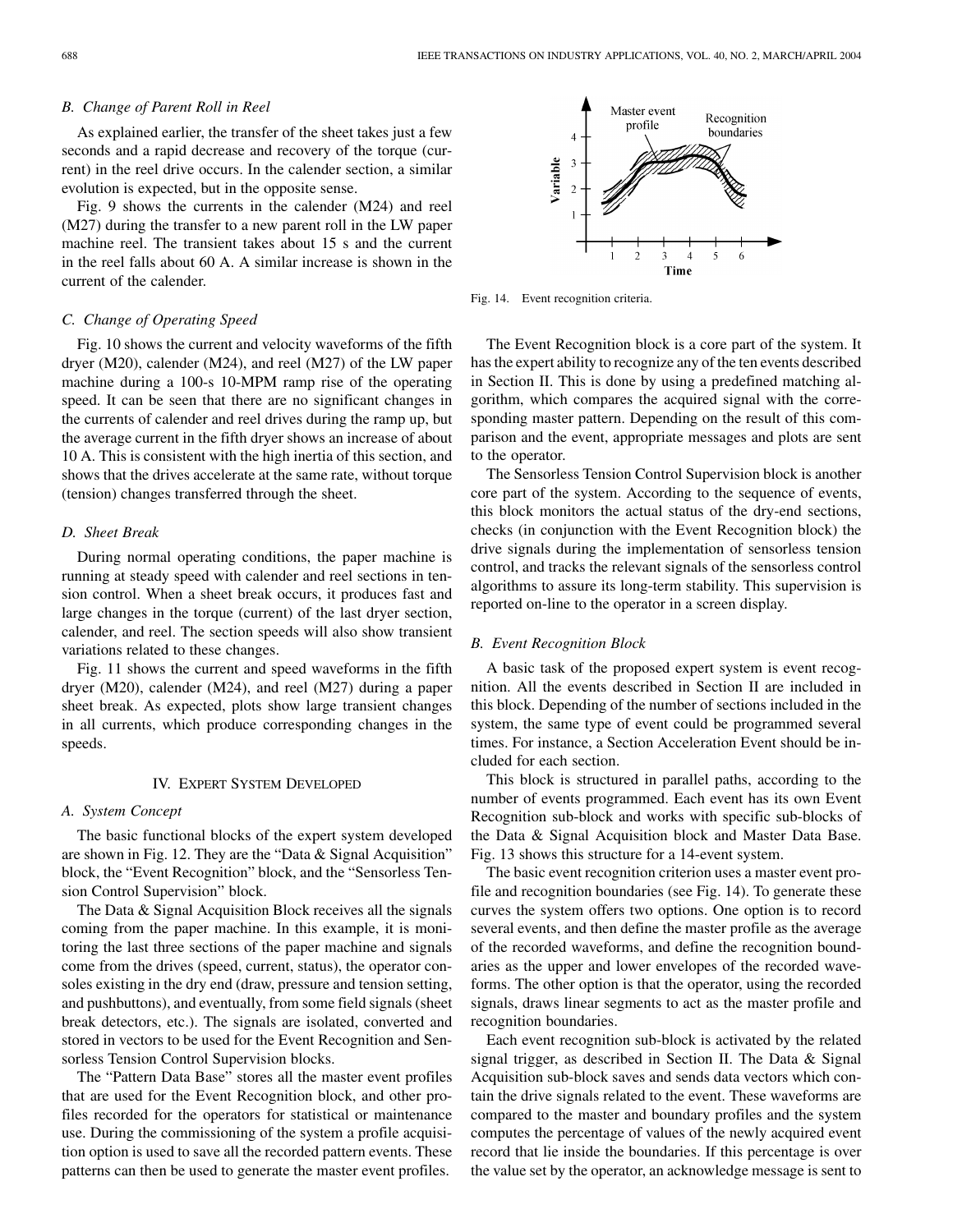

Fig. 15. Sensorless tension control supervision screen.

the operator. If not, a warning message is sent. The system also has the option of displaying the waveforms of the recognition matching process. This situation is depicted in Fig. 13.

The system makes its decisions using the if–then rule property commonly found in rule-based expert systems. *If* the acquired curve matches the percentage of recognition set by the operator, *then* some specific messages are displayed and/or some specific actions are taken.

In the application of the Event Recognition block, the operator has to define the recognition boundaries, and the limit value for the percentage of recognition. There is no advantage in selecting a recognition zone that is too narrow and/or an excessively high percentage of recognition. The master profiles of each event are quite different from the master profiles of the other events, and from any other process change that could show up, so there is no risk of making a wrong event recognition. In addition, it should be noticed that each event recognition is activated by a unique trigger signal, which clearly identify the event under evaluation.

The appropriate selection of the block parameters is based on experience, so a large number of event records should be acquired. At the beginning  $\pm 20\%$  recognition boundaries can be used.

# *C. Sensorless Tension Control Supervision*

In [[1\]](#page-10-0) the authors presented a sensorless tension control for dry-end sections of a paper machine, which is capable of estimating and controlling the sheet tension in the upstream draws of the calender and reel sections. The tension estimation algorithm uses torque commands (or torque component of currents) of the drives and is robust to load changes and reduced, or null, differential tension in central sections. Evaluation was made in the same paper machine used in Section II, and shown in Fig. 1.

The objective of the Sensorless Tension Control Supervision block of the proposed expert system is to help and assure the long-term stability of the sensorless tension control presented in [[1\]](#page-10-0). This is done by monitoring the dry-end sections and:

- 1) using the event recognition ability of the system to keep track of the status in the dry-end sections;
- 2) refreshing the initial data used by the sensorless algorithms;
- 3) detecting any abnormal situation by cross-checking the computed values and comparing them with the historical records.

The main tasks included in this supervision are as follows.

- a) Each time the paper sheet is threaded through the dry-end sections (after a sheet break or maintenance shutdown), the system records the section load currents, which are used to decouple the load torques from the sheet tension components. Values are also compared to historical records for each paper grade.
- b) After each sensorless tension control loop is activated, recorded waveforms are processed by the Recognition block. Initial and final values are compared with the expected ones, according to the draw and tension settings.
- c) While the sensorless tension control loops are active, the expert system cross checks the estimated sheet tension at both ends of each span. If values do not match, system gives a warning message.
- d) While the paper machine runs at normal operating conditions with the calender and reel sections in sensorless tension control, the system monitors the section torques (currents), searching for any unexpected variation. Monitoring is reinitialized in every parent roll change and each torque (current) profile is compared with the master profile. If any of the waveforms depart significantly from the master profile, a warning message is given.

All the relevant values and messages of the Sensorless Tension Control Supervision block are reported in the system monitors. Fig. 15 shows a proposed arrangement for the monitor.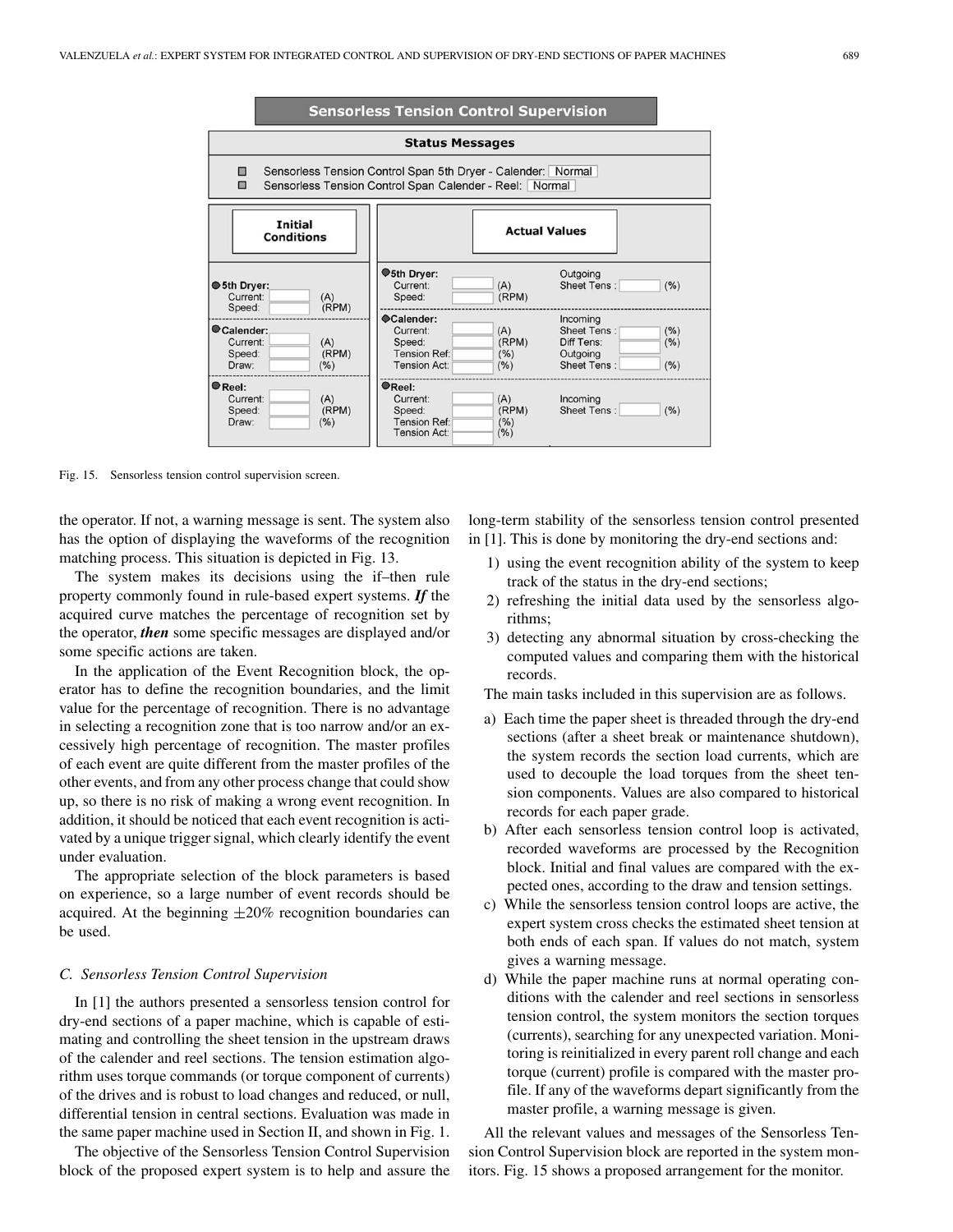<span id="page-10-0"></span>

Fig. 16. Event recognition during a parent roll transfer. (a) Calender current waveform (solid lines) and designated recognition boundaries (dashed lines). (b) Reel current waveform (solid lines) and designated recognition boundaries (dashed lines).

# V. EVENT RECOGNITION EVALUATION

Using the data recorded from the paper machine described in Section III, it is possible to implement and evaluate a basic event recognition algorithm. The option selected for the master profile boundaries is the linear segment approximation. Two events are evaluated: a parent roll transfer, and an operating speed change.

Fig. 16 shows the calender and reel current waveforms during the parent roll event and, in dashed lines, the designated recognition boundaries. For these boundaries, the percentage of recognition is 95.5% for the calender current and 93.2% for the reel current.

Fig. 17 shows the event recognition plots of a change in the operating speed. Fig. 17(a) shows the ramp speed increase of the dryer section, and Fig. 17(b) shows the related armature current.

# VI. CONCLUSION

A rule-based expert system for the supervision and control of the dry-end sections of paper machines has been presented. This system has two major features: event recognition capability in the dry-end sections, and supervision of the sensorless tension control. The event recognition property is a valuable help for the operator as well as for the maintenance and supervision staff. The supervision of the sensorless tension control loops in the dry-end sections, assure the long-term stability of the estimation algorithms. It also enables early detection of mechanical problems as they begin to produce an abnormal load in any section.

As presented, this expert system does not have learning capability during normal operation. It is possible to improve its



Fig. 17. Event recognition during an operating speed change. (a) Dryer speed waveform (solid lines) and designated recognition boundaries (dashed lines). (b) Dryer current waveform (solid lines) and designated recognition boundaries (dashed lines).

diagnosis capability by adding a neural learning block, which should permit dynamic updating of the master profiles, as well enabling the system to change operating routines or production programs.

#### **REFERENCES**

- [1] M. A. L. Valenzuela, J. M. Bentley, and R. D. Lorenz, "Sensorless tension control in paper machines," in *Conf. Rec. 2002 Annual Pulp and Paper Industry Tech. Conf.*, Toronto, ON, Canada, June 2002, pp. 44–53.
- [2] M. Rao, X. Sun, and J. Feng, "Intelligent system architecture for process operation support," *Expert Syst. Applicat.*, vol. 19, pp. 279–288, 2000.
- [3] Q. Xia and M. Rao, "Knowledge architecture and system design for intelligent operation support systems," *Expert Syst. Applicat.*, vol. 19, pp. 115–127, 2000.
- [4] J. D. Kershner and R. D. Lorenz, "Construction techniques for factory floor expert system," *ASME J. Eng. Ind.*, vol. 110, pp. 395–397, Nov. 1988.
- [5] R. D. Lorenz, Ed., *Neuro/Fuzzy Drive/Motion Control*. Madison, WI: WEMPEC Publishing Services, Sept. 1995.



**M. Aníbal Valenzuela** (M'93–SM'01) received the electrical engineering degree and the Masters degree in electrical engineering from the University of Chile, Santiago, Chile, in 1976 and 1978, respectively.

Since 1978, he has been with the Department of Electrical Engineering, University of Concepción, Concepción, Chile, where he is an Associate Professor in the area of electric machines and drives. His current research interests include motion control of multidrive systems, sensorless control of ac drives, and thermal evaluation of induction motors.